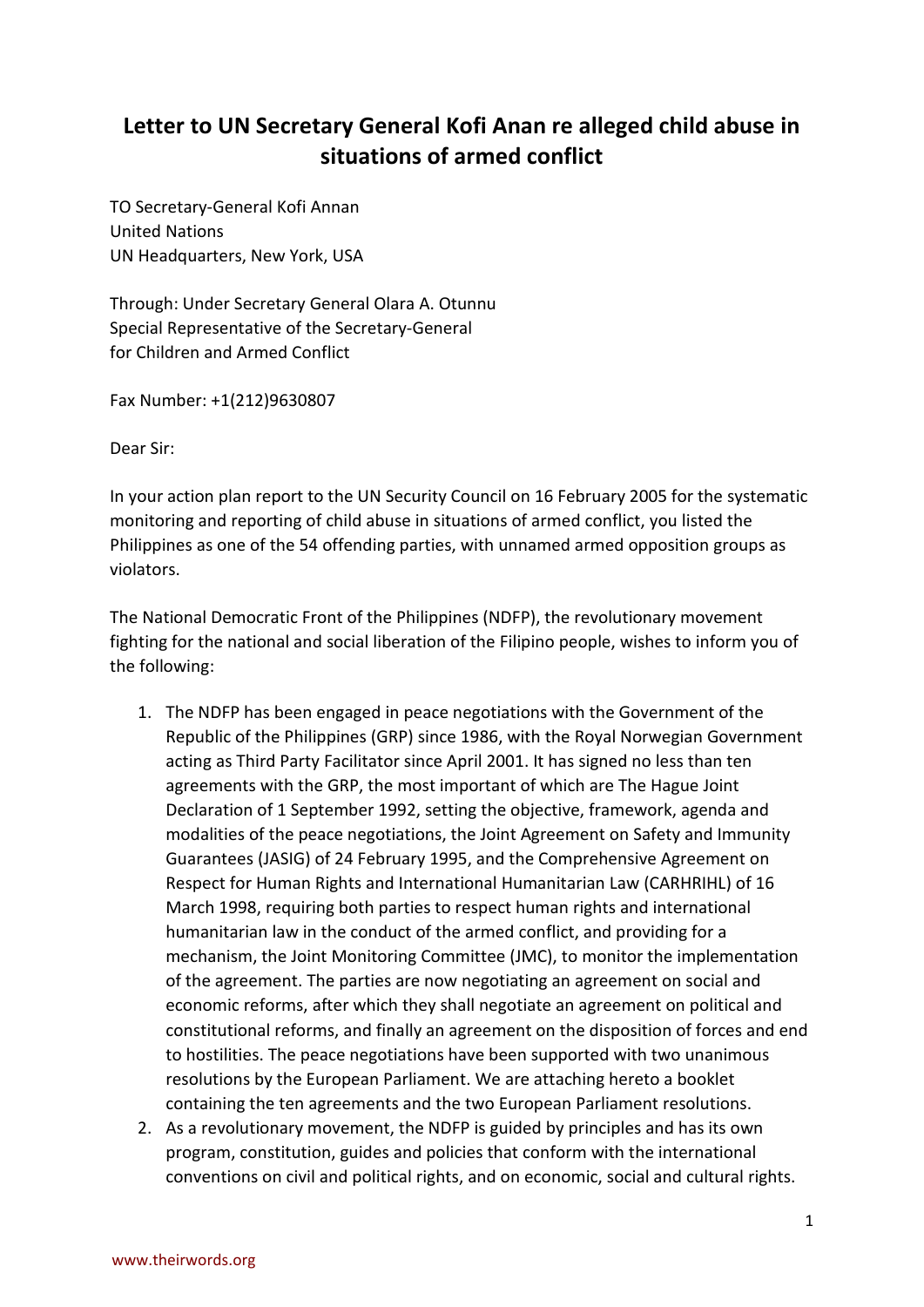Some of these documents were included as attachments to the NDFP's Declaration of Undertaking to Apply the Geneva Conventions of 1949 and Protocol I of 1977 submitted on 5 July 1996 to the Swiss Federal Council as the official depositary of the conventions and to the International Committee of the Red Cross (ICRC). We are attaching hereto a copy of the aforesaid NDFP Declaration and attachments.

3. On the issue of child soldiers, we are attaching hereto two documents issued by the Military Commission and the Executive Committee of the Communist Party of the Philippines (CPP) dated 30 August 1999 and 15 October 1999, respectively. We are also attaching hereto my 17 February 2005 statement on the violations of children rights by the GRP's Armed Forces of the Philippines (AFP) and Philippine National Police (PNP).

We strongly deny the false testimony of Ms. Merceditas Gutierrez, the GRP head of delegation before the UN Human Rights Committee on 21 October 2003, accusing the New People's Army (NPA) of allegedly recruiting minors and deploying them in combat operations. Ms. Gutierrez mentioned 210 so-called cases of alleged NPA recruitment of child soldiers. We ask that we be provided with evidence of these.

We ask the UN Secretary-General through the Special Representative of the Secretary-General for Children and Armed Conflict, Mr. Olara A. Otunnu, to respect our right to be heard. It is bad enough that the NDFP is denied due process. Worse, the GRP is allowed to cover up its blatant and multiple violations of children rights, such as the following:

- 1. the indiscriminate bombardment of villages and strafing of houses by the armed forces of the GRP have resulted in the death of children, including infants;
- 2. when the military and police forces of the GRP raid communities, they arrest nursing mothers as well as the children from 10 to 15 years for indefinite detention and misrepresentation to the press as child recruits of the NPA;
- 3. the children thus illegally arrested and detained are intimidated, humiliated and are often used as servants or child prostitutes in military camps or sometimes turned over to the Department Social Welfare and Development (DSWD) of the GRP for prolonged detention and propaganda under the pretext of reeducating them;
- 4. when the children are detained in military camps or in the compounds of the DSWD, they are deprived of access to their parents and other close relatives and these relatives are barred for indefinite periods from taking custody over them despite orders by GRP courts;
- 5. when entire communities are uprooted and forced to evacuate, as a result of bombardments, strafing, ground assaults and wanton emplacements of landmines by the armed forces of the GRP, the children, nursing mothers and elderly are the most vulnerable to disease due to lack of food and shelter and due to malnutrition, unsanitary conditions and lack of medicine and medical care;
- 6. the children are deprived of education when they are among those forced to evacuate from their homes or when they are illegally arrested and detained in either military camps or compounds of the DSWD;